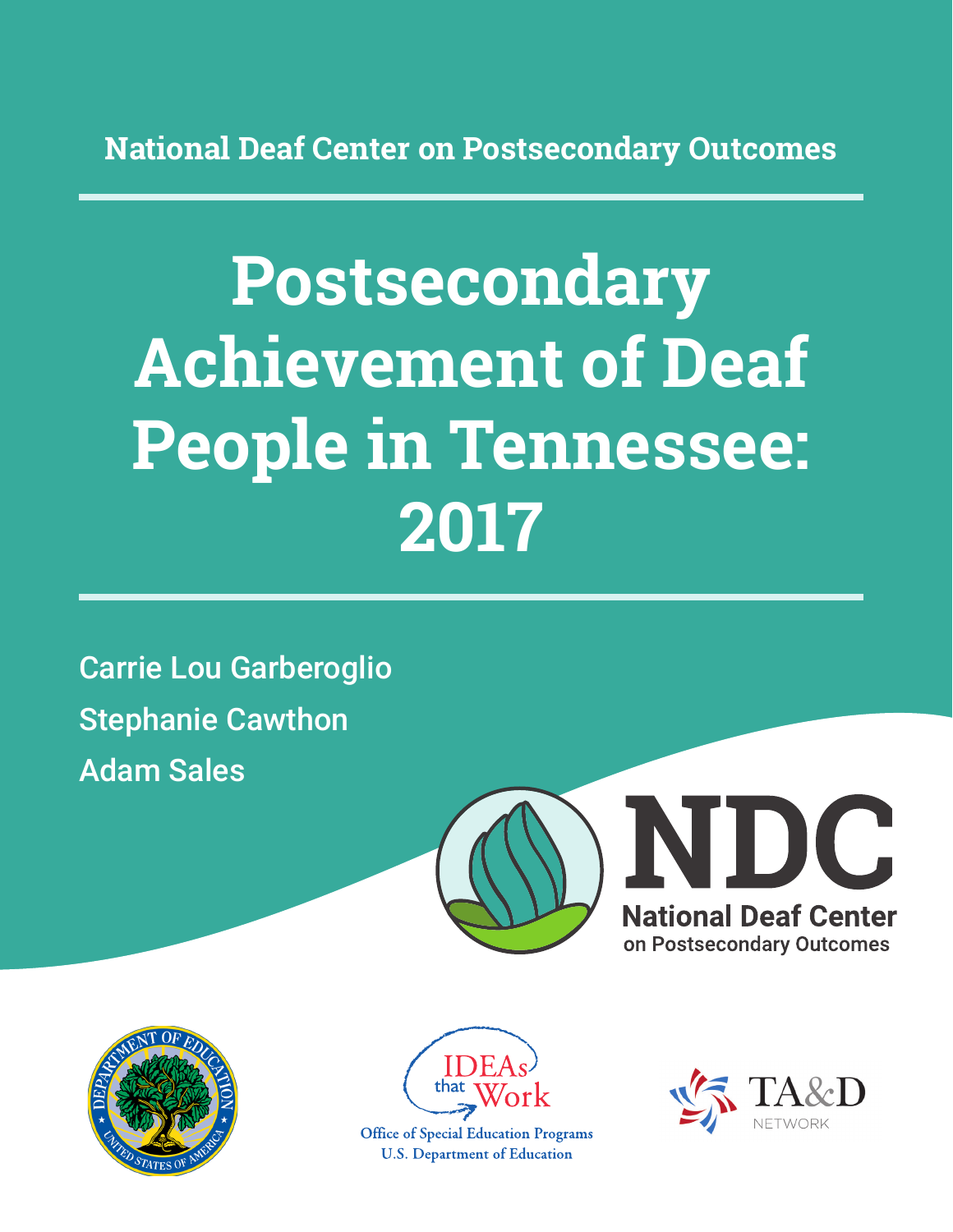This document was developed under a grant from the U.S. Department of Education, OSEP #HD326D160001. However, the contents do not necessarily represent the policy of the U.S. Department of Education, and you should not assume endorsement by the federal government.

2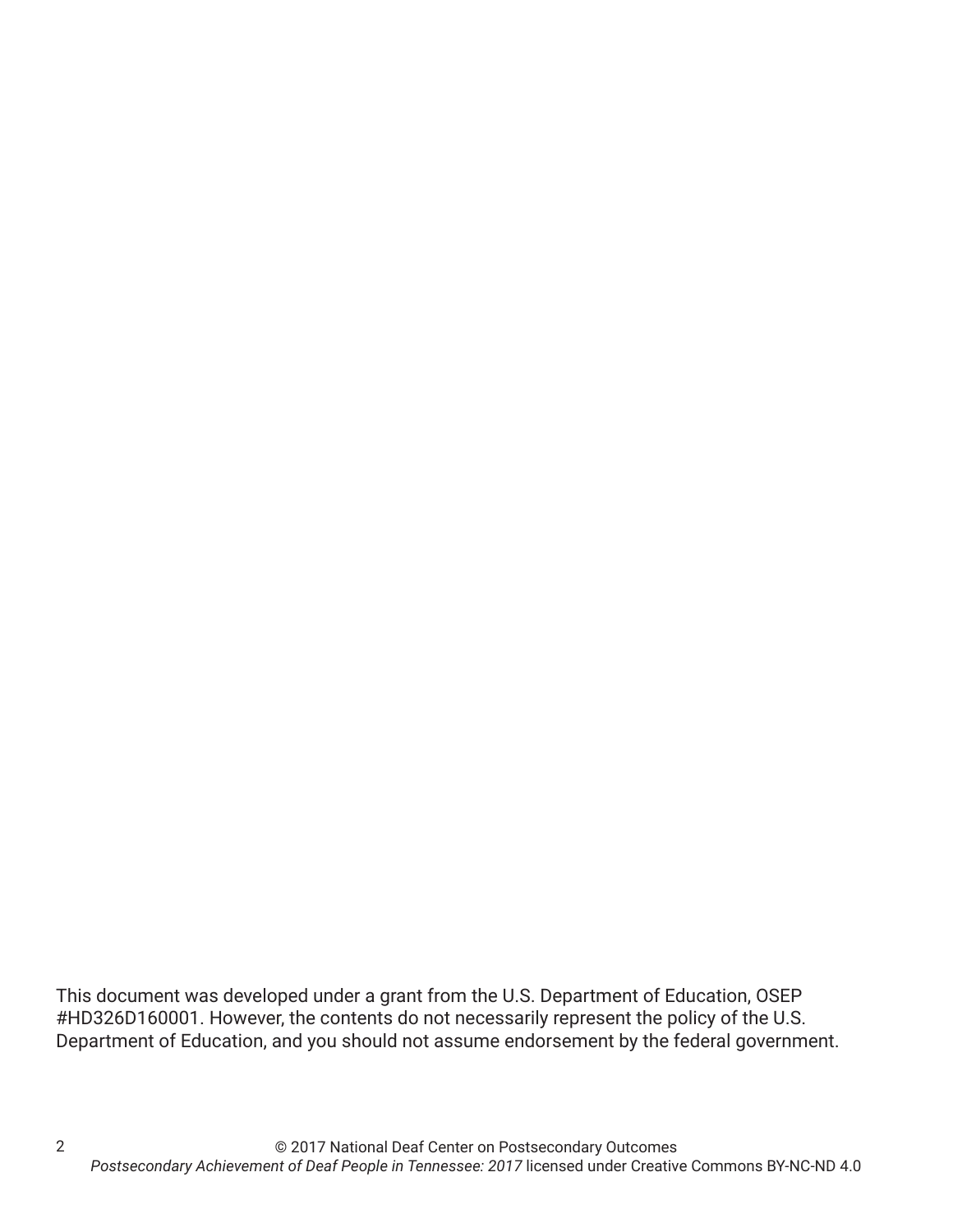Postsecondary experiences of deaf people vary widely across the nation. National reports about educational attainment and employment are available at nationaldeafcenter.org (Garberoglio, Cawthon, & Bond, 2016; Garberoglio, Cawthon, & Sales, 2017). This report provides current estimates of postsecondary achievement in Tennessee. We used 5-year estimates of data from the American Community Survey (ACS), a national survey conducted by the U.S. Census Bureau, to generate the findings in this report. More information about this dataset and the analyses are shared in the Methods section at the end of this report.

# **EDUCATIONAL ATTAINMENT**

In the United States, deaf people attained lower levels of education than their hearing peers in 2015, according to national educational attainment data (Garberoglio et al., 2017). Educational attainment also varied across gender, race, and ethnicity.



In this report, we use the term *deaf* in an all-encompassing manner to include individuals who identify as Deaf, hard of hearing, hearing impaired, late deafened, and deafdisabled.

© 2017 National Deaf Center on Postsecondary Outcomes

*Postsecondary Achievement of Deaf People in Tennessee: 2017* licensed under Creative Commons BY-NC-ND 4.0

**In Tennessee,**

**3.1%**

**of 25–64 year**

**olds are deaf.**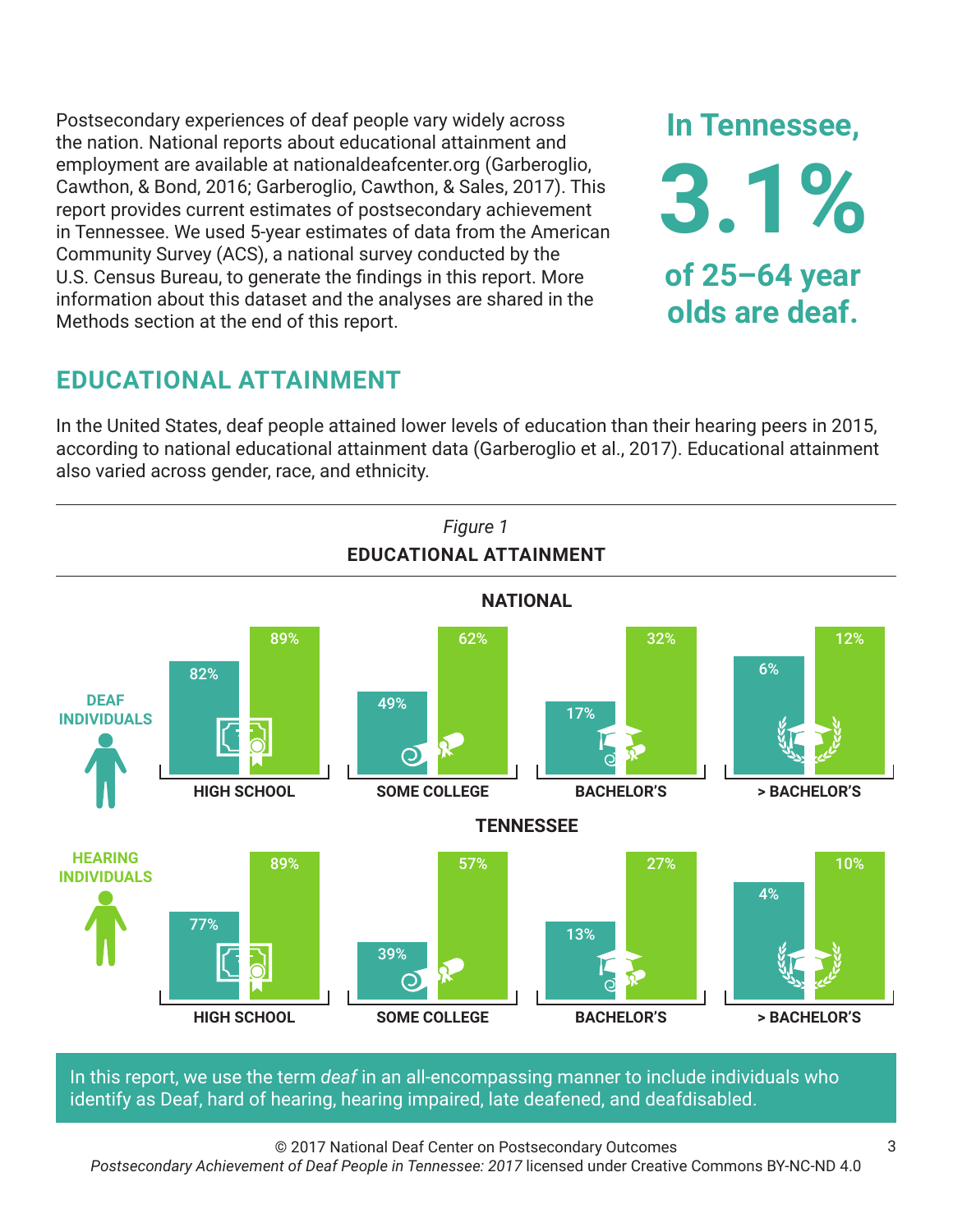#### *Figure 2*

#### **EDUCATIONAL ATTAINMENT IN TENNESSEE BY GENDER**



4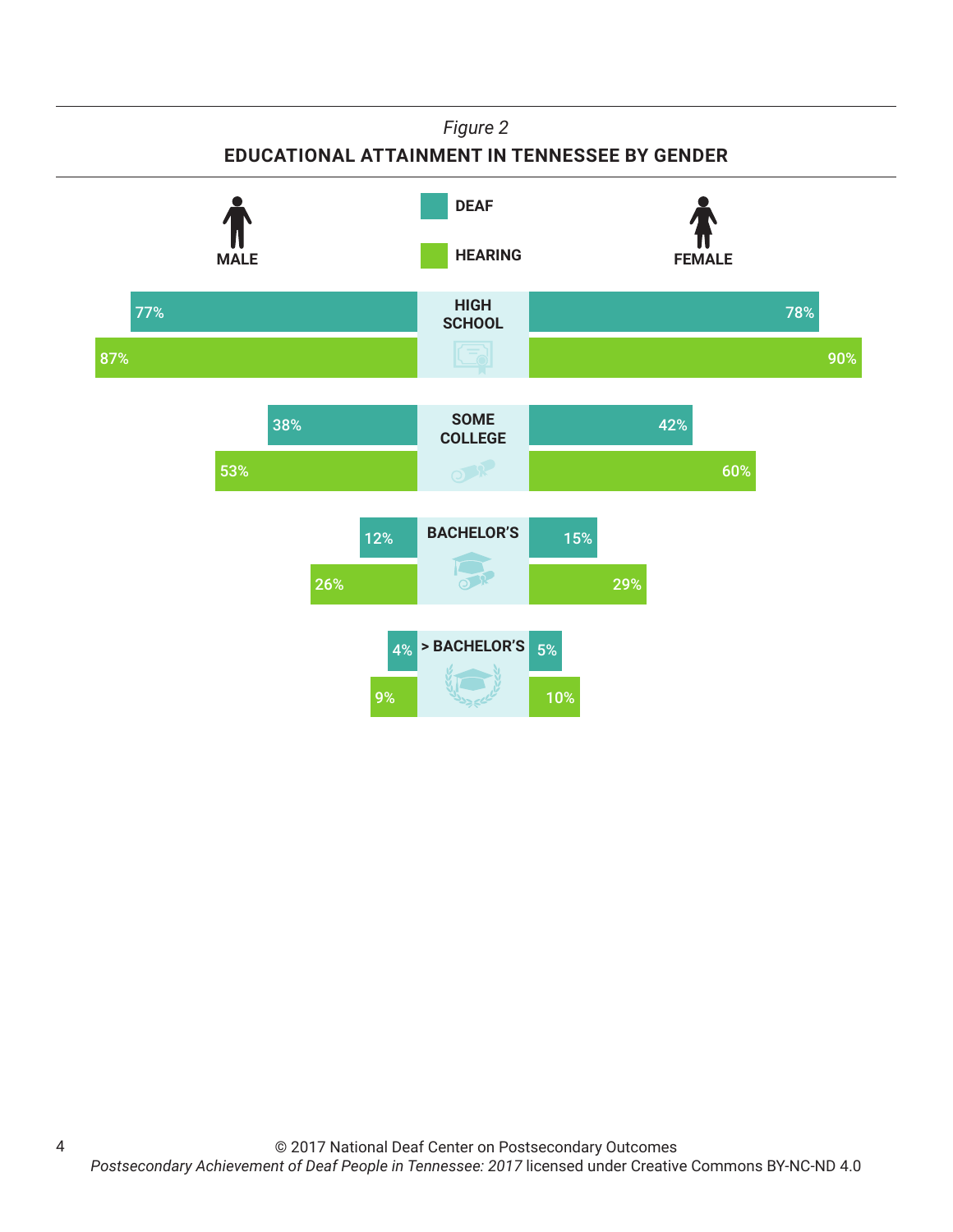#### *Figure 3*

**EDUCATIONAL ATTAINMENT IN TENNESSEE BY RACE AND ETHNICITY**



A large percentage of deaf individuals have additional disabilities, and each combination of which results in unique strengths and challenges. Educational attainment rates vary by type of disability. Across the nation, deaf individuals with any type of additional disability reported lower educational attainment levels.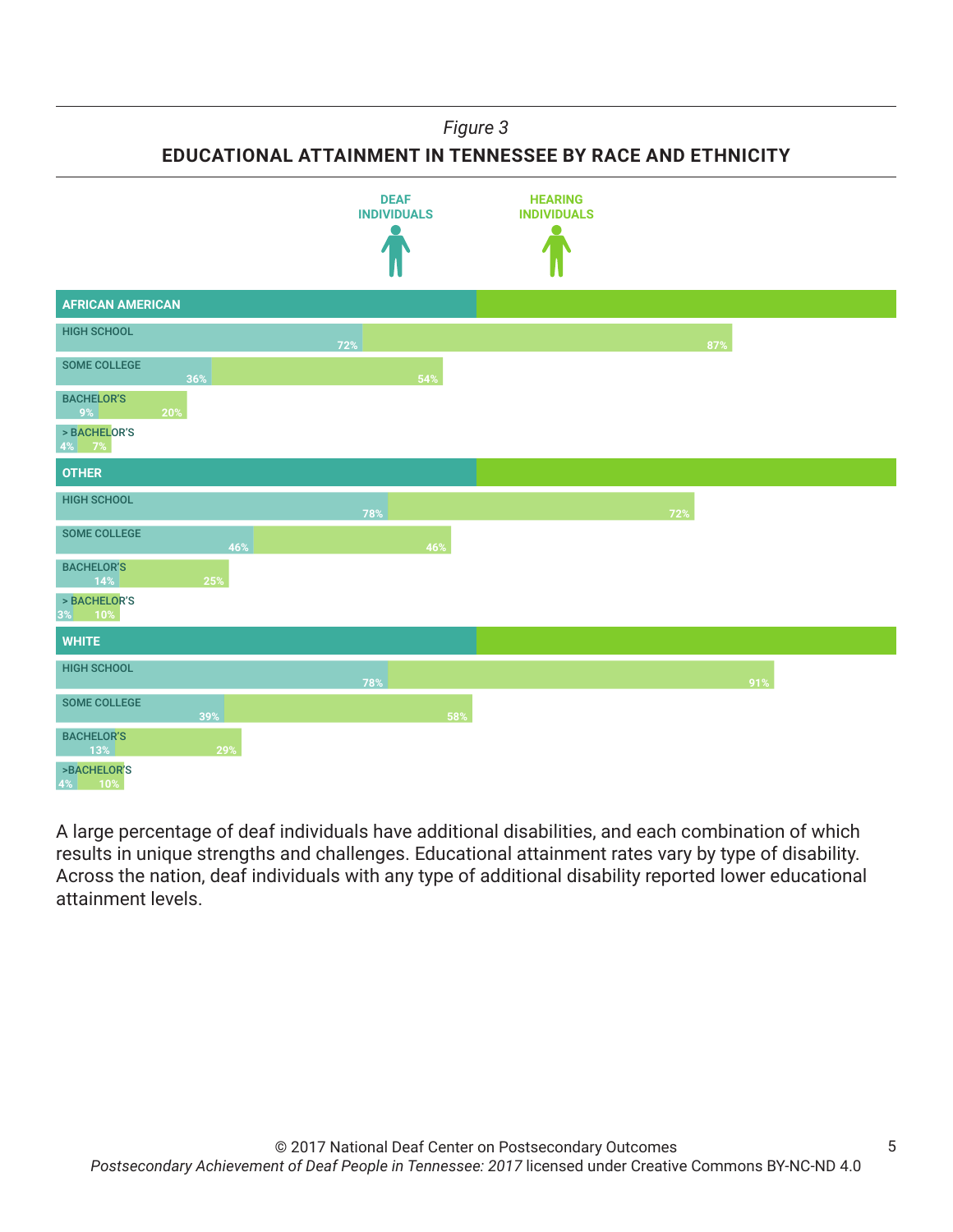### *Figure 4* **EDUCATIONAL ATTAINMENT BY DISABILITY**

|                                  | <b>HIGH</b><br><b>SCHOOL</b> | <b>SOME</b><br><b>COLLEGE</b> | <b>BACHELOR'S</b> | > BACHELOR'S |
|----------------------------------|------------------------------|-------------------------------|-------------------|--------------|
| DEAF + NO ADDITIONAL DISABILITY  | 84%                          | 44%                           | 17%               | 5%           |
| DEAF + ANY ADDITIONAL DISABILITY | 70%                          | 34%                           | 9%                | 3%           |
| <b>DEAFBLIND</b>                 | 64%                          | 28%                           | 7%                | 3%           |

# **EMPLOYMENT RATES**

National employment statistics show lower employment rates among deaf individuals. Almost half of deaf people are not in the labor force (Garberoglio, Cawthon, & Bond, 2016). Employment rates also vary by gender, race, and ethnicity.

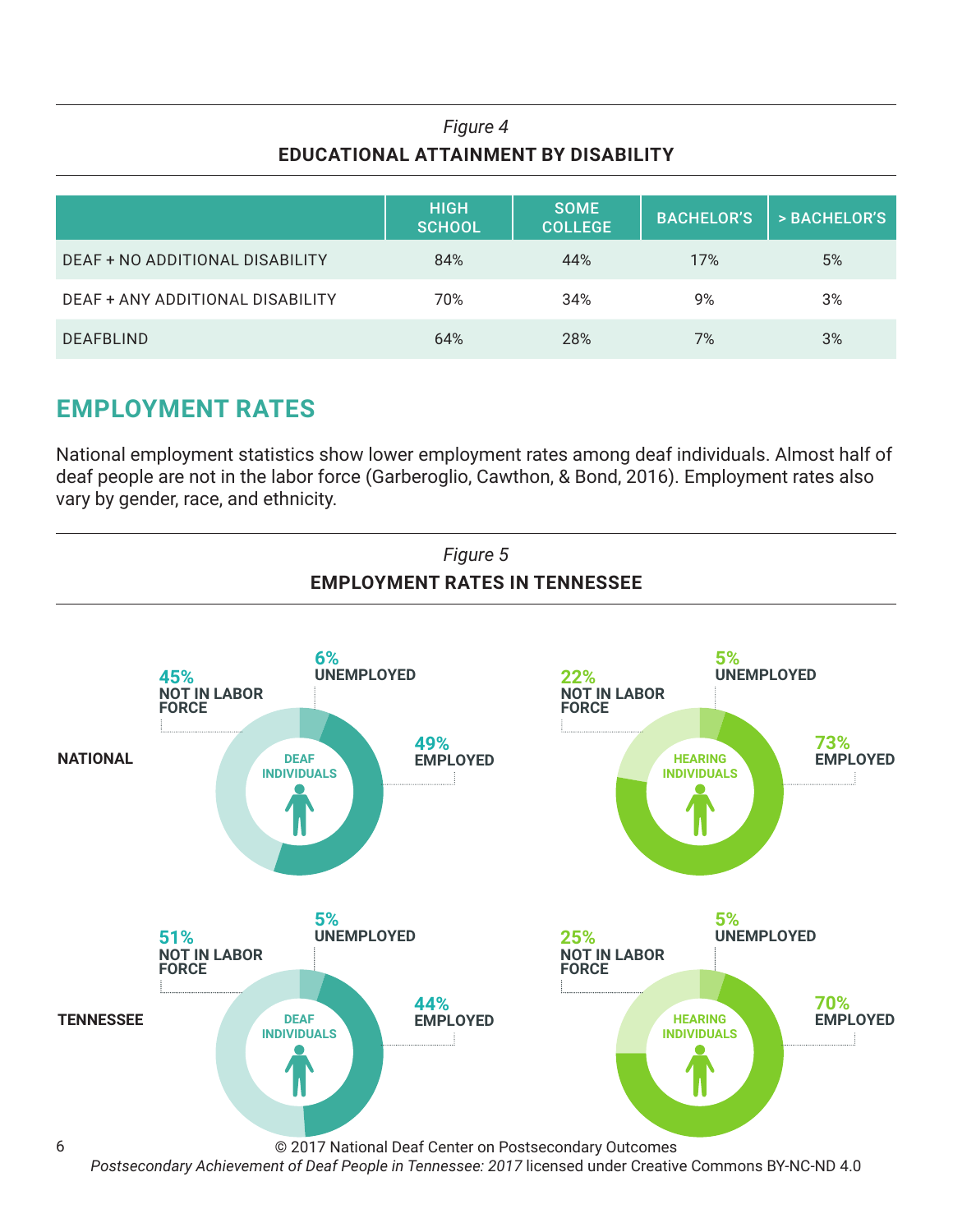



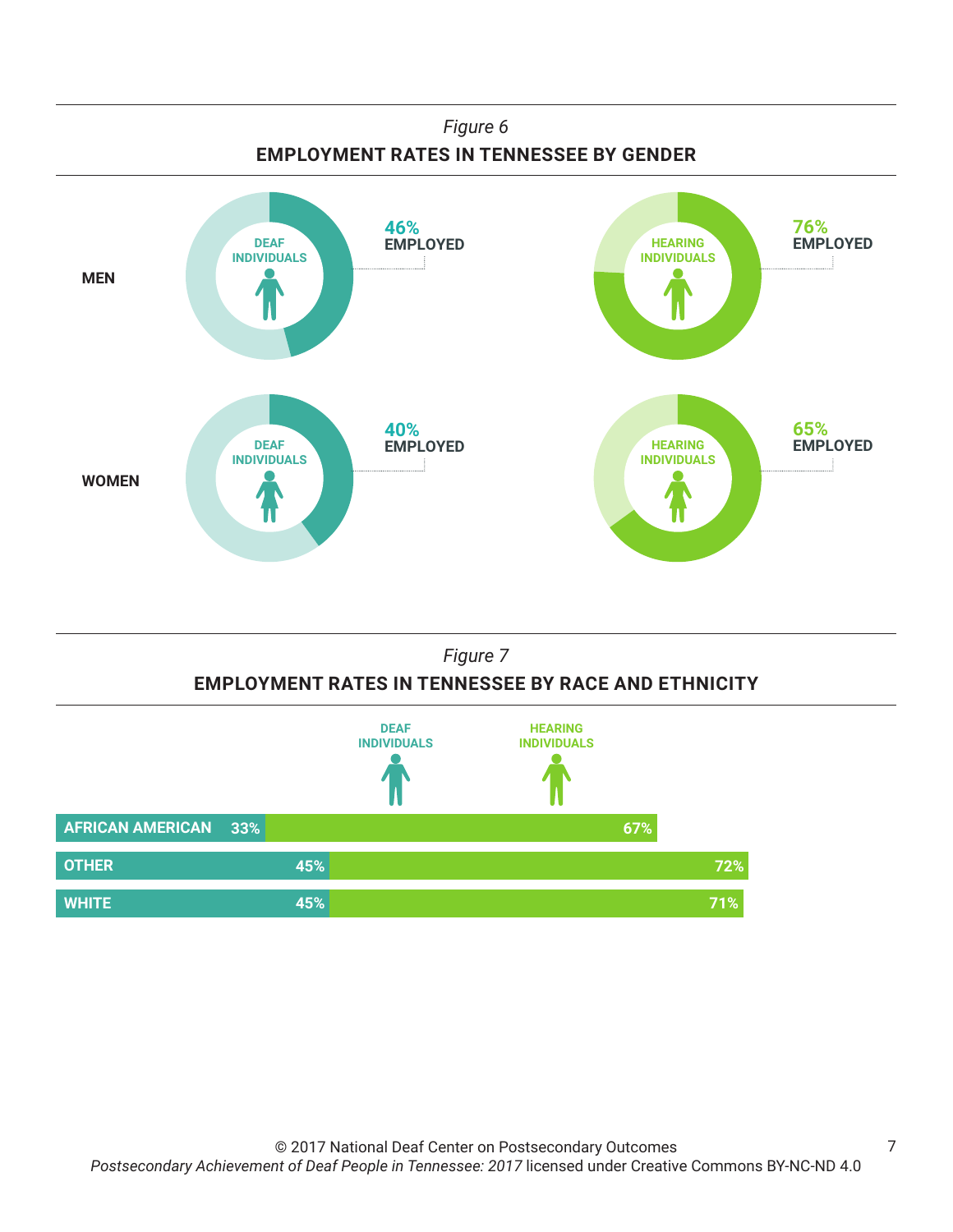#### *Figure 8* **EMPLOYMENT RATES IN TENNESSEE BY DISABILITY**



# **SUPPLEMENTAL SECURITY INCOME**

Deaf individuals receive supplemental security income (SSI) benefits at different rates across the nation. 11.9% of deaf people ages 25–64 in the U.S. receive SSI benefits. In Tennessee, 11.7% of deaf people receive SSI benefits.

# **EARNINGS**

National data show lower median earnings among deaf individuals who were employed full time. Earnings also vary across gender, race, ethnicity, and disability status.



© 2017 National Deaf Center on Postsecondary Outcomes

*Postsecondary Achievement of Deaf People in Tennessee: 2017* licensed under Creative Commons BY-NC-ND 4.0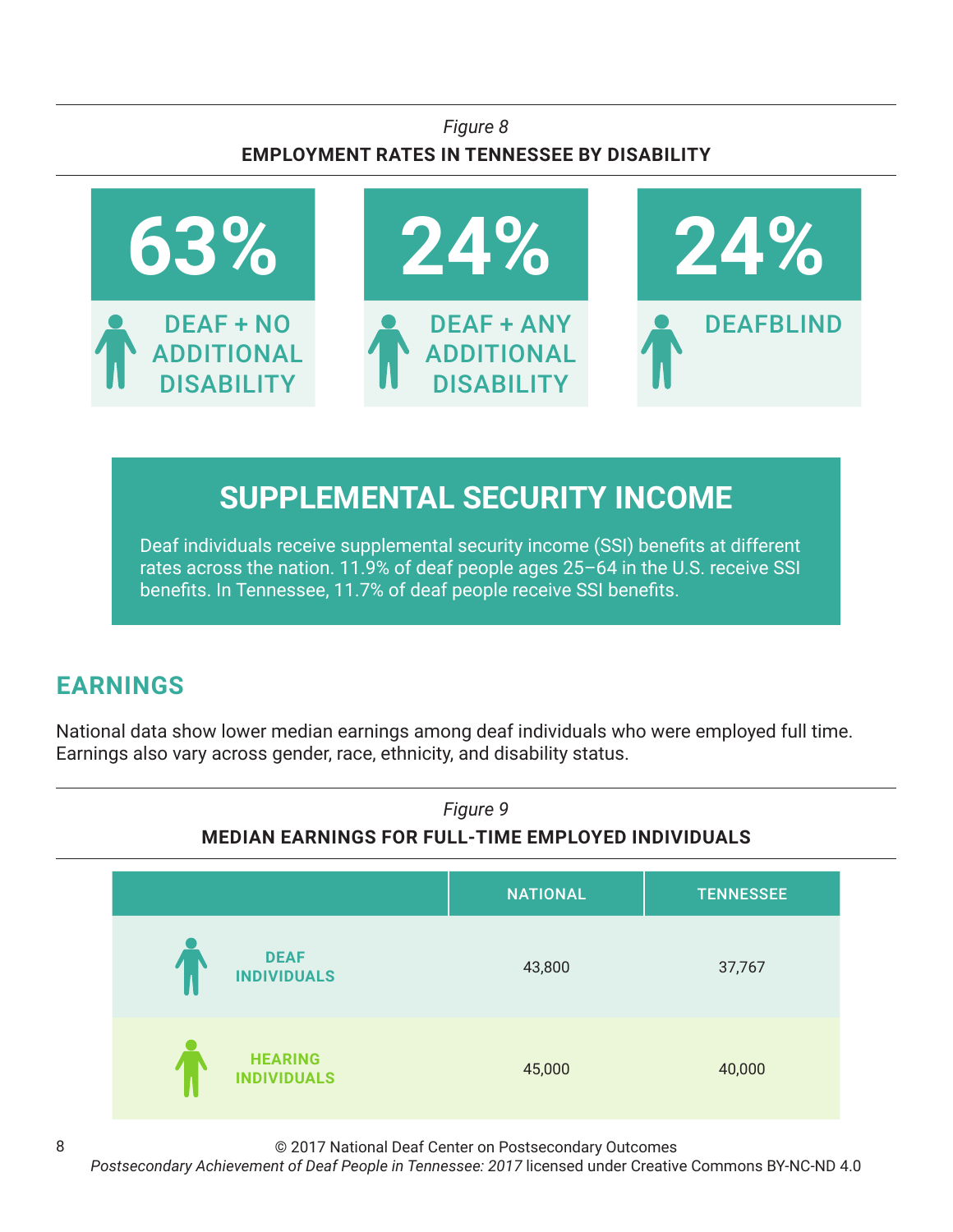*Figure 10*

**MEDIAN EARNINGS FOR FULL-TIME EMPLOYED INDIVIDUALS IN TENNESSEE BY GENDER**



*Figure 11*

**MEDIAN EARNINGS FOR FULL-TIME EMPLOYED INDIVIDUALS IN TENNESSEE BY RACE AND ETHNICITY**



*Figure 12*

**MEDIAN EARNINGS FOR FULL-TIME EMPLOYED INDIVIDUALS IN TENNESSEE BY DISABILITY**

![](_page_8_Picture_8.jpeg)

© 2017 National Deaf Center on Postsecondary Outcomes *Postsecondary Achievement of Deaf People in Tennessee: 2017* licensed under Creative Commons BY-NC-ND 4.0